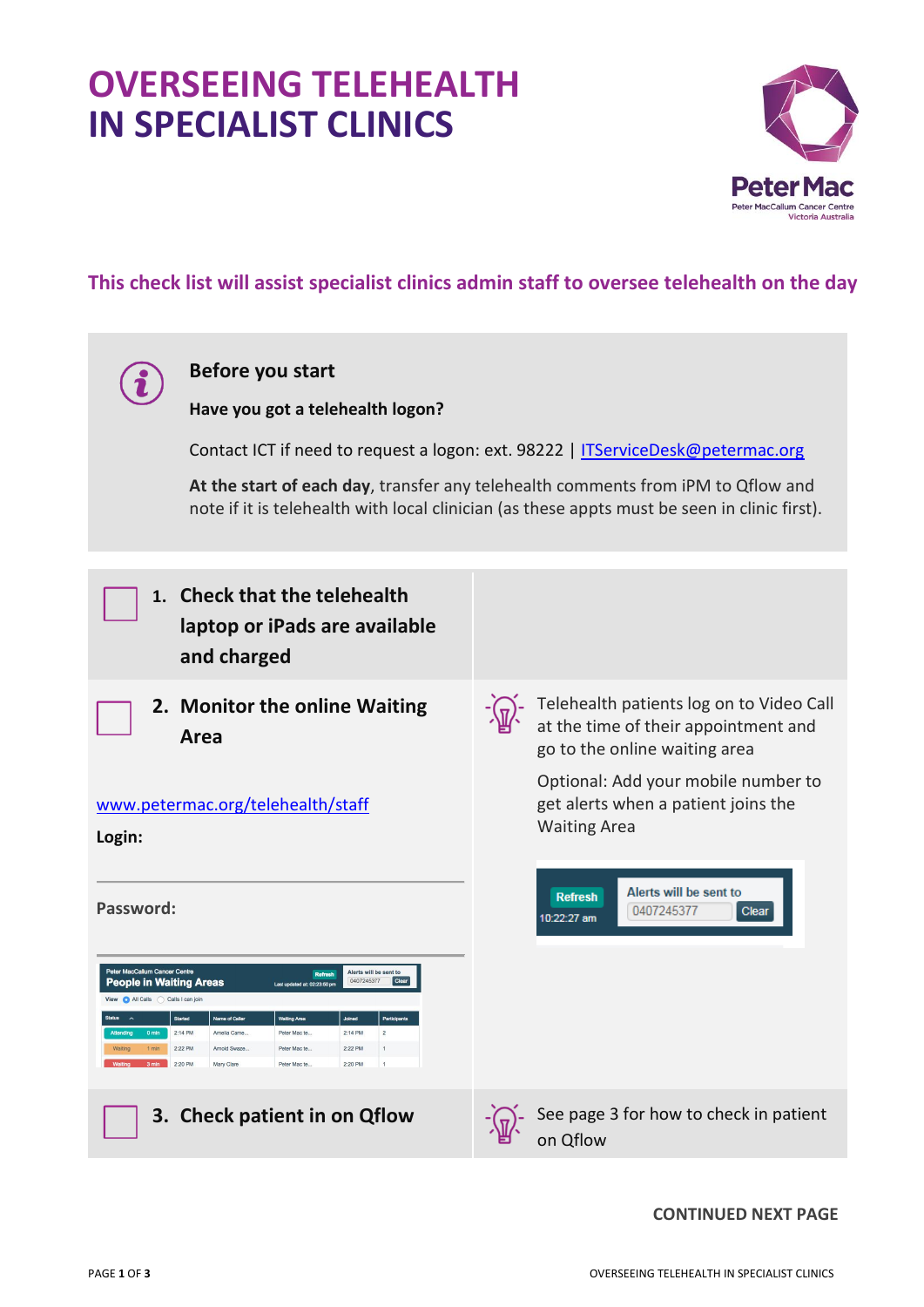

**CONTINUED NEXT PAGE**